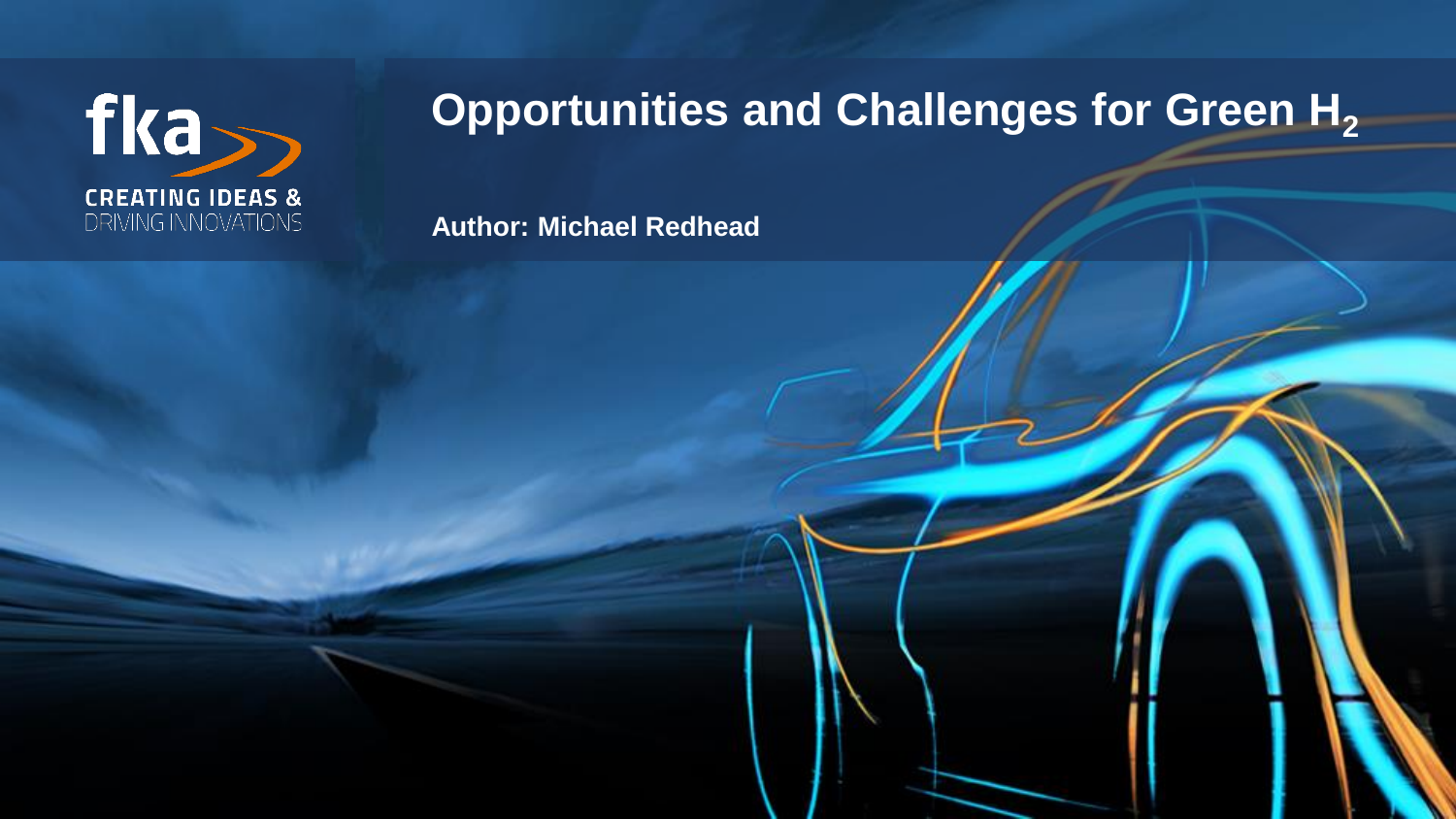### *In future, a trend towards green H<sup>2</sup> can be derived for multiple use cases*





 Hydrogen can be obtained from a number of different sources, with varying emissions Development expected for **green H<sup>2</sup>** especially from **renewable sources**

#### **CREATING IDEAS & DRIVING INNOVATIONS**

08/03/2022 Slide No. 2

22mrh019.pptx © fka GmbH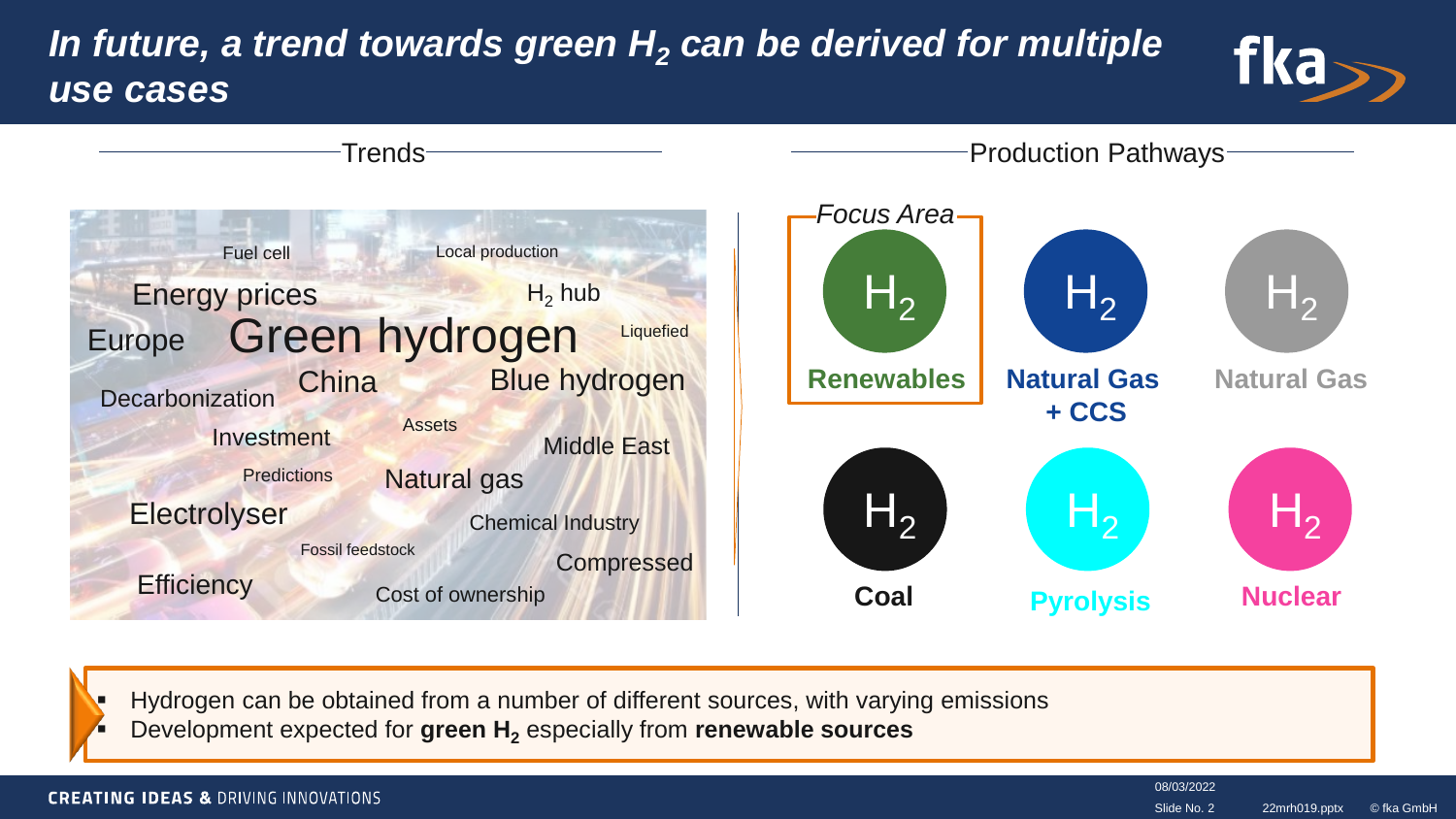### *Installed renewable capacity could be fully utilized to increase green H<sup>2</sup> production*





Already installed infrastructure required for peak demand could be used to generate H<sub>2</sub> when idle Higher utilization rates result in production of an **additional energy carrier**



**CREATING IDEAS & DRIVING INNOVATIONS** 

22mrh019.pptx © fka GmbH Slide No. 3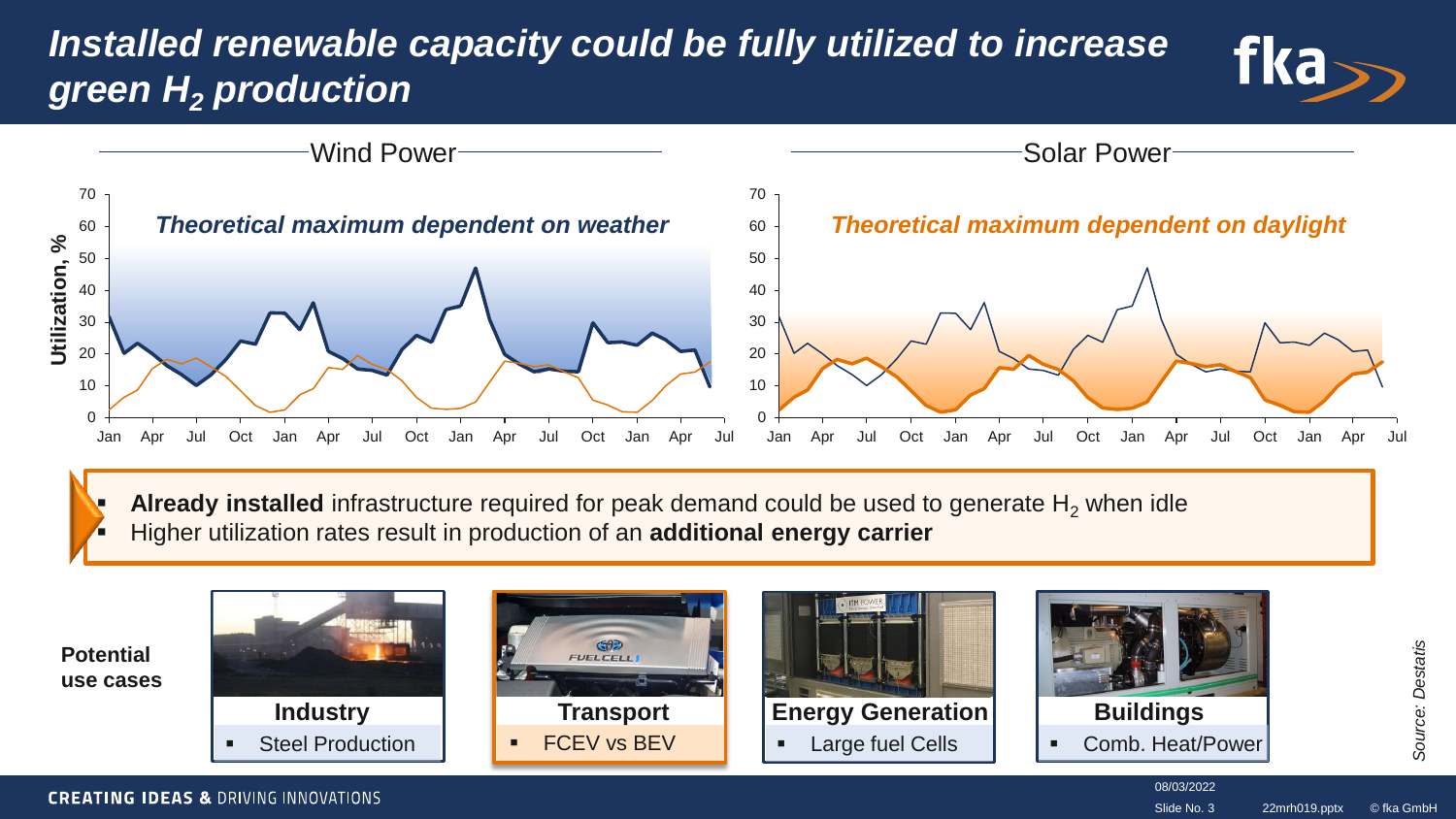### *Currently, BEV is more efficient in the transport sector*





 In future, **the best case** scenario for **FCEV** is still less efficient than the **worst case** scenario for **BEV Well to wheel efficiency** for **BEV** is generally **higher**, however **further criteria** also have to be considered

#### **CREATING IDEAS & DRIVING INNOVATIONS**

08/03/2022

22mrh019.pptx © fka GmbH Slide No. 4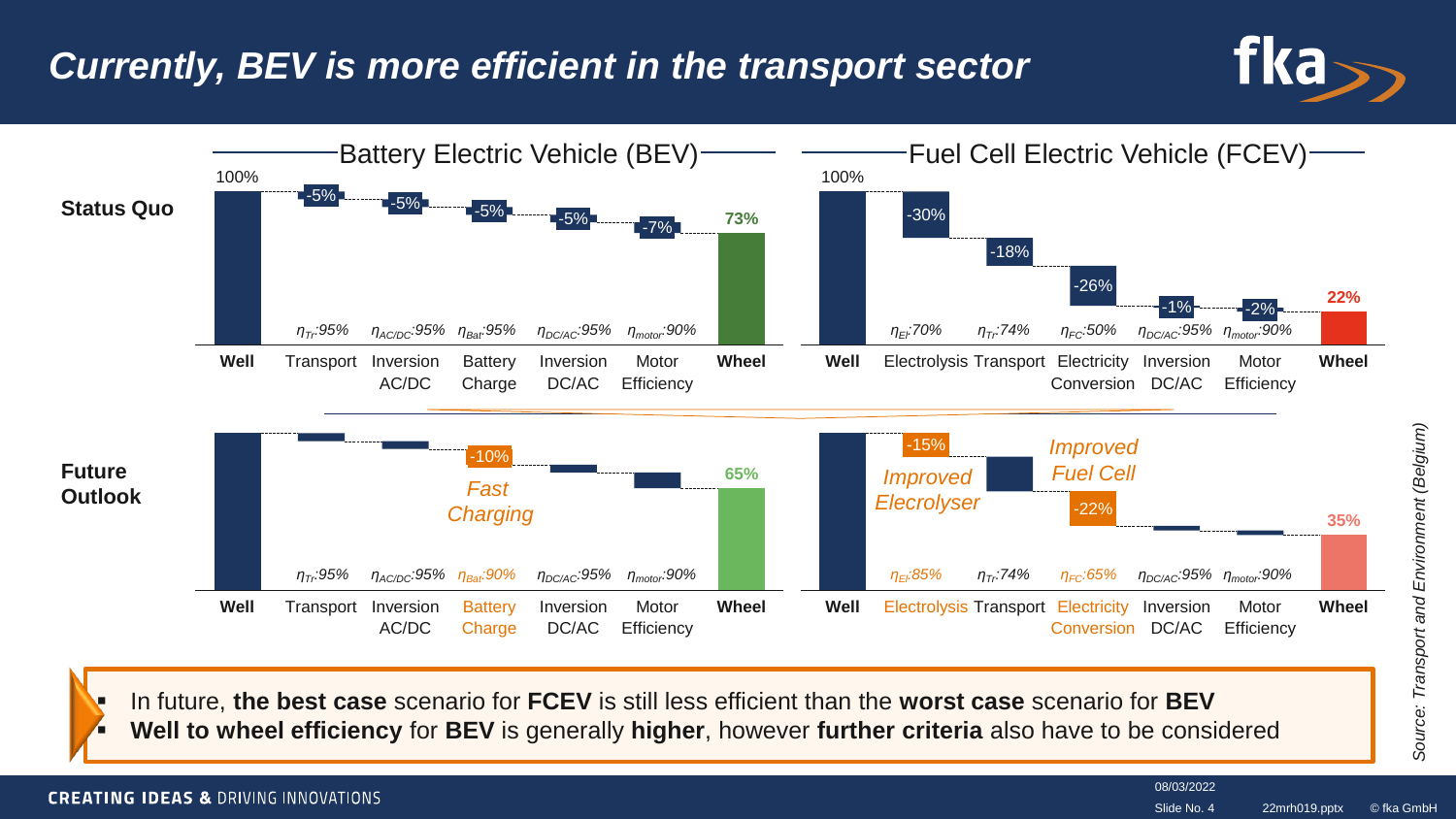### *With increasing renewable capacities and utilization, the price of green H<sup>2</sup> continues to fall over time*





**CREATING IDEAS & DRIVING INNOVATIONS** 

08/03/2022

22mrh019.pptx © fka GmbH Slide No. 5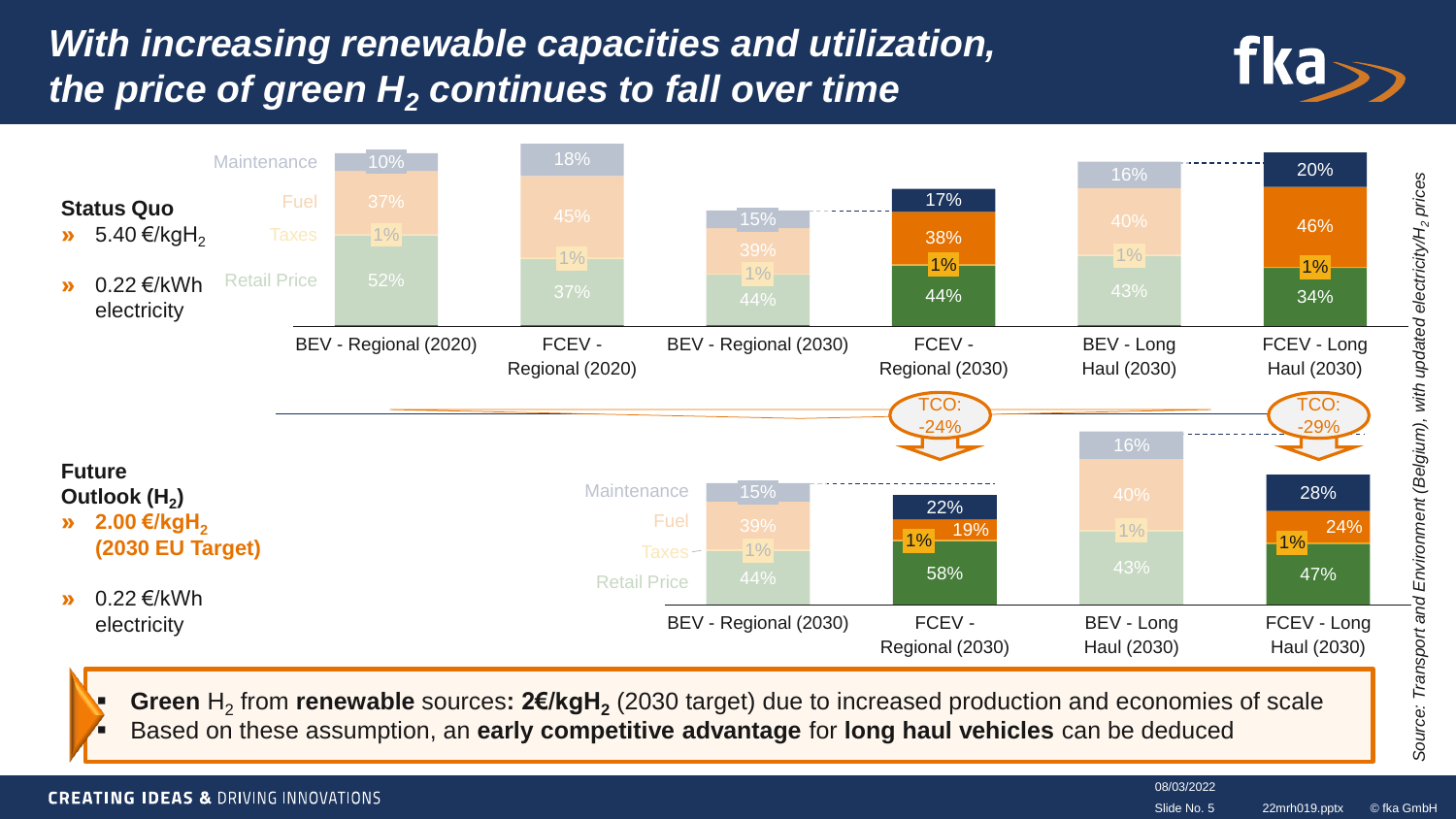### *From a fleet perspective, the mix of alternative drivetrain technologies must follow a strategic approach*





 Due to a **rising demand** in transportation worldwide, **growth** is expected in both **long** and **short haul trips BEV** and **FCEV** can cover **distinct use cases** and have to be **considered** in the **fleet composition**

**CREATING IDEAS & DRIVING INNOVATIONS** 

08/03/2022 Slide No. 6

22mrh019.pptx © fka GmbH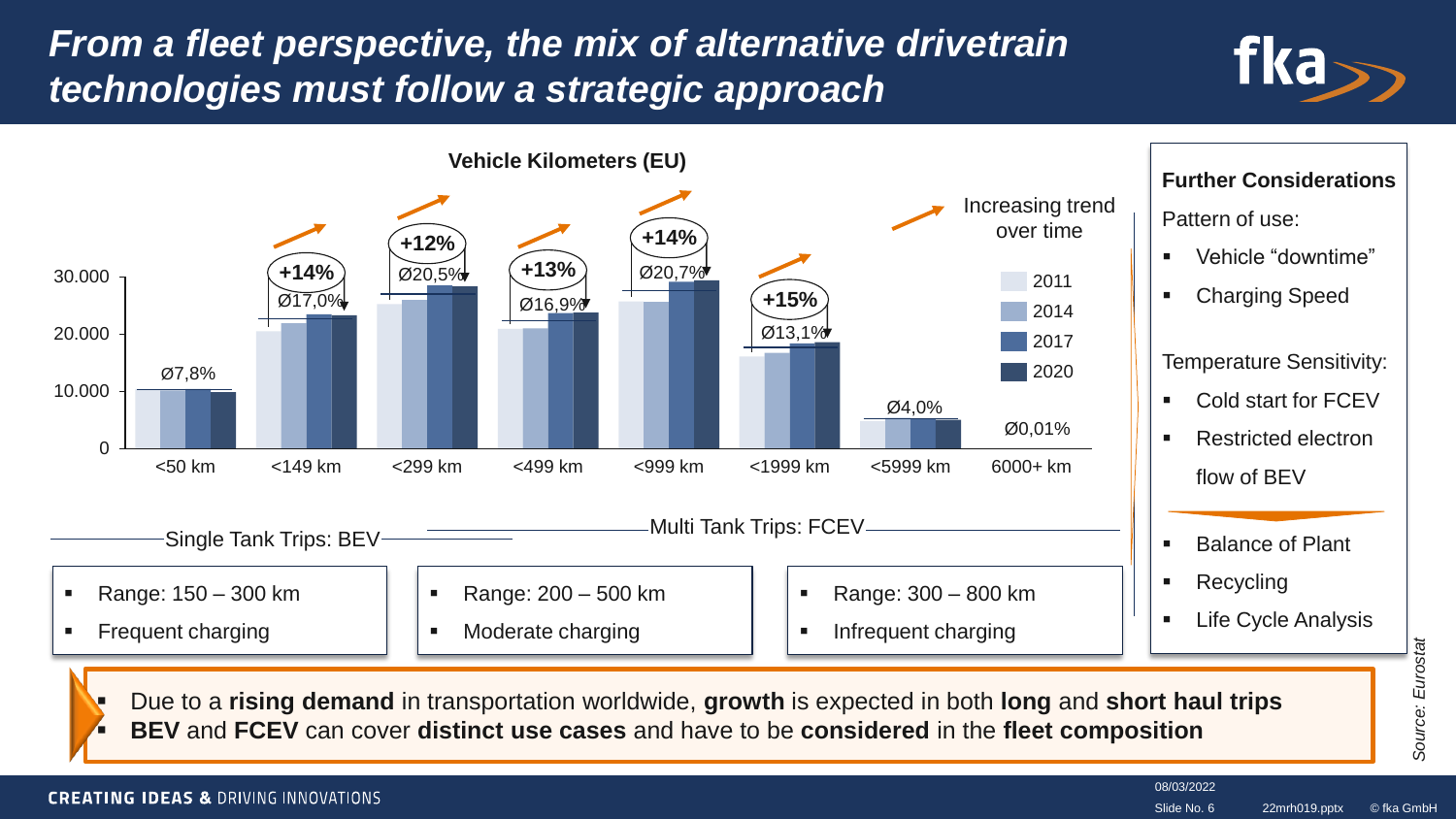

### **Summary**

- **Existing grid infrastructure could be used to create** additional green hydrogen
- Hydrogen is not energetically efficient, but has other strong characteristics (e.g. high range, better recycling)
- **Total cost of ownership of FCEV and BEV is falling** over time
- 2€/kgH<sub>2</sub> can make Hydrogen competitive (2030 EU target)

William H. H. Hans

#### **Potential Questions for Businesses**

- Which technology mix is best for my fleet or application?
	- *Strategic Portfolio Assessment*
	- *CO<sup>2</sup> Compliance Strategies and Footprint*
- How do the components within my system need to be dimensioned?
	- *Technology Assessment and Evaluation*
- Which products or business areas are likely to be. most affected by these technologies?
	- *Market Assessment and Strategy*
- Which end of life considerations need to be taken into account?
	- *Life Cycle Analysis (LCA)*